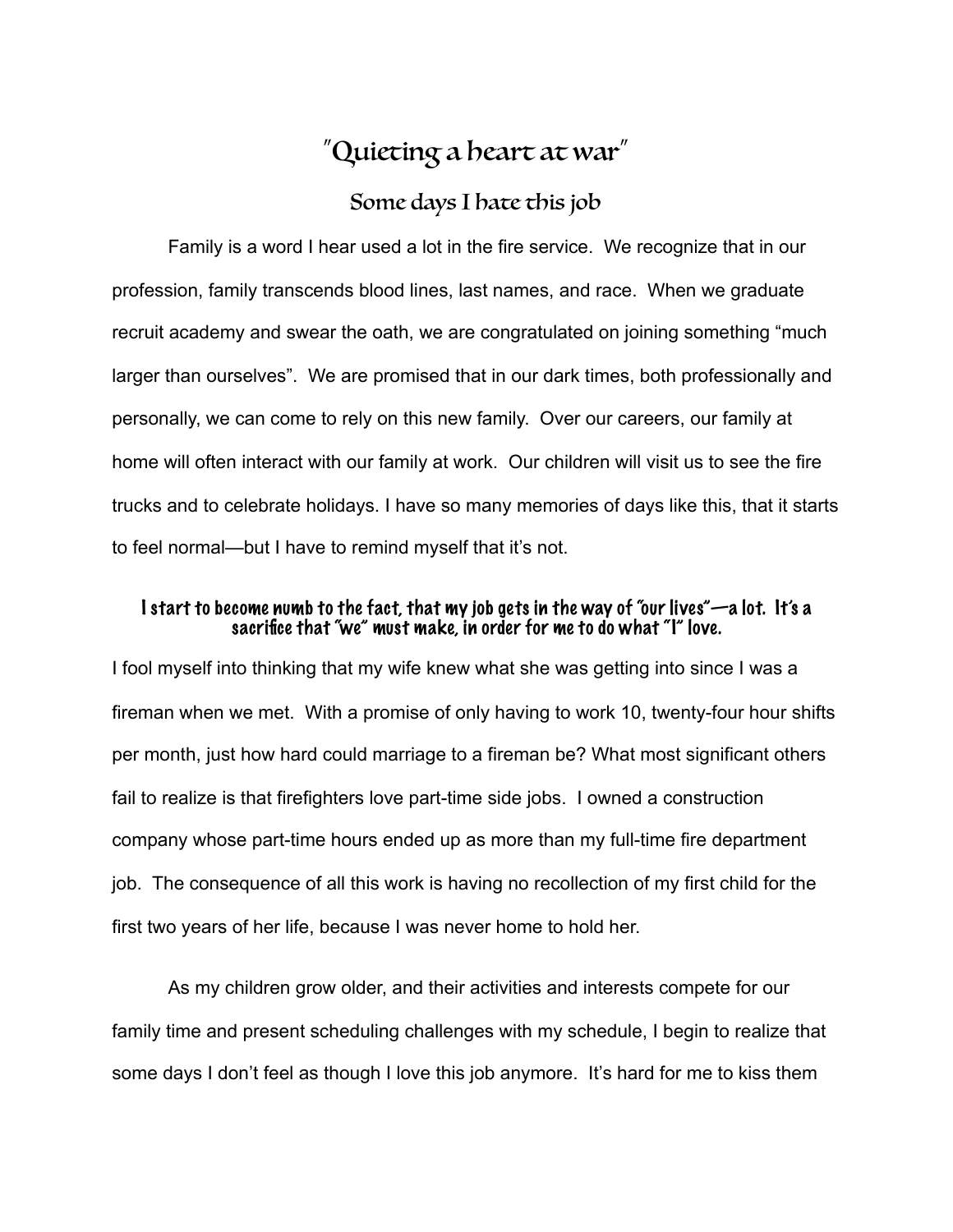goodnight, and not be there when they wakeup. I tell myself it's only ten nights a month away, but that ends up becoming twenty mornings, as I rarely make it home in time to help my wife get the children ready for school.

### Most days I love this job

 It is my desire to be great at this job. I take training classes, attend conferences, and read as much as I can get my hands on because I want to be the knowledgable, credible, and "go-to guy". So I keep taking classes and signing up for overtime teaching assignments. I'm on committees, and special work groups. If anyone needs anything on my days off I end up volunteering for it before they even finish asking. As I write this, I'm sitting over 100 miles away from my family attending a conference (the irony abounds). I'm having to learn to say no to people who aren't my family and friends, and not feel bad about it.

#### All of this should help me to have a great career, and make my family proud. But, the idea is starting to creep into my head, that if I keep this up I may not have a family to come home to.

All to often I hear the public tell us "you sure are brave to go into burning buildings". But I don't feel brave because I'm paid and trained to do that. Running into burning buildings isn't scary. Scary is hearing my wife suggest, "**this isn't working, perhaps we need space"…** 

### A colossal failure

Postpartum is something that my wife and I experienced together in our marriage after having our second child. Unfortunately this wasn't a good experience for either of us, because I allowed work to compete with the needs of my family at home. As I look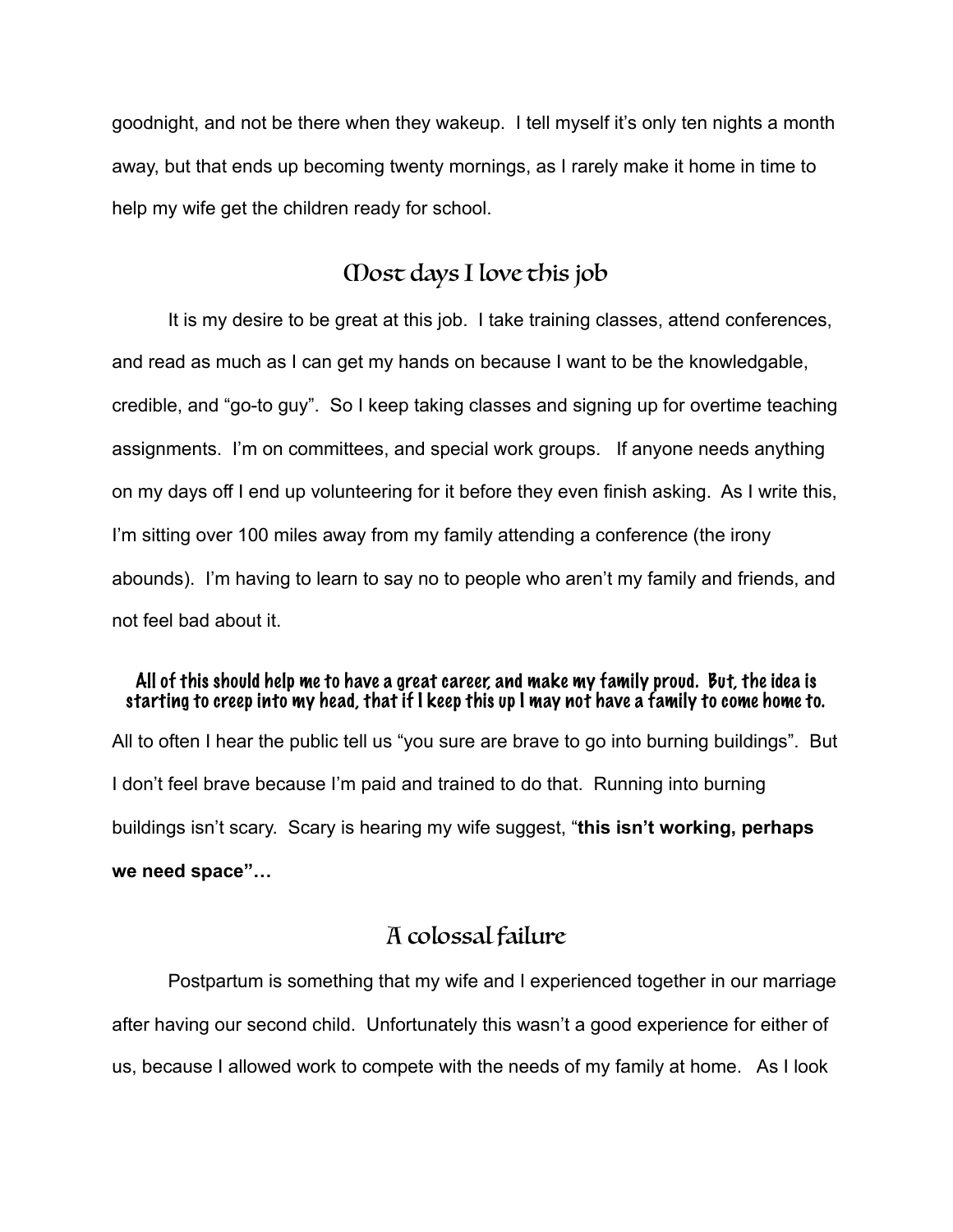back at how my wife was forced to endure her depression alone, I can't help but feel like a colossal failure. I have a strong work ethic, high standard, and at times exhaust myself trying to meet my own professional benchmarks. When I started this job, I was taught to not take sick leave, unless you couldn't drag yourself into work. And even then, when you reported the day after, it felt as if you were under scrutiny for taking a personal day.

 So when my wife asked me to "just stay home today", I said no. I wasn't sick, so why would I? Family sick days were for when her or the kids are sick, and my wife didn't *seem* sick. I wish I could have extricated my head out of my ass sooner to realize how alone she felt. If I could redo just one thing in my life this is the moment I would choose. I would go back in time, and tell the younger version of myself, "You're wife is in pain and needs you, pay attention." But I can't and no amount of apologizing or marital counseling, will ever repair the gaping wholes in her heart. Every time she asked me to stay, I chose to leave…

### I struggle more than I'd like to admit

*I struggle as a dad at times***,** because of the fears that come with being a parent. It started with a single question: can we become pregnant (so many couples face this challenge), and once we were we started praying we would avoid a miscarriage. I hoped each ultrasound showed ten fingers and ten toes. Two pregnancies and two very tiny, premature, but healthy, babies later, I wondered how could I protect something so small and precious.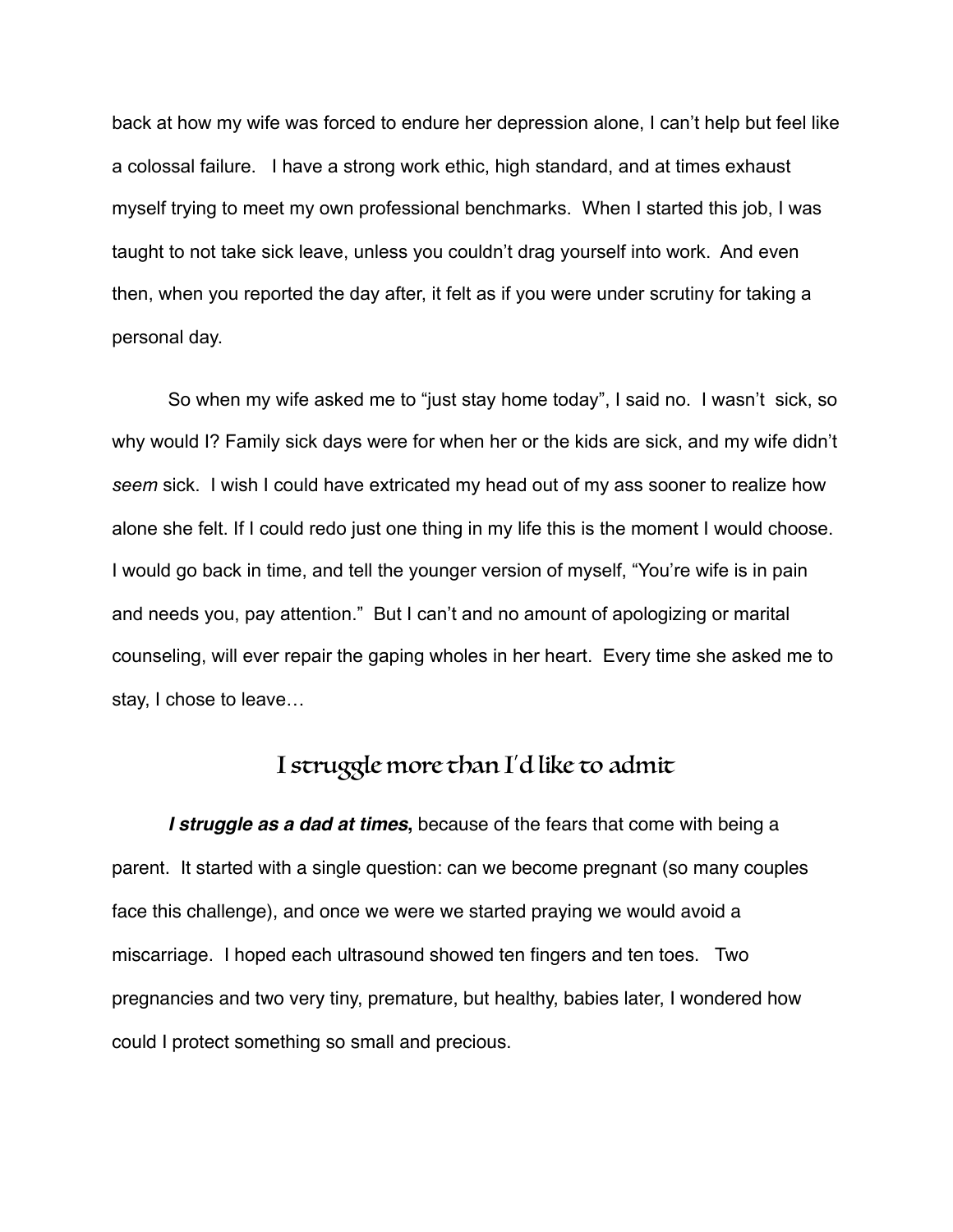I have a fear of strangers around my kids, mostly the future 16 year old boys who I know will break my daughters' hearts. I'm scared of not knowing what to say when they start to ask tough questions, and what happens when my kisses no longer heal their boo boos—and those are just my fears. If I wasn't so selfish, I would have realized sooner that I have been hurting my wife for a really long time, by the things I didn't do and say, as much as by the actions and words I did. So I better get this out in the open now:

#### "I'm sorry. I'm really, really sorry."

*I struggle as a husband at times,* because I can act self-centered. I hide from helping at home as much as I should behind the agenda that I need to work more to pay for the stuff we own. When I come home, I've fooled myself into thinking that I've "earned the right to relax", even as the kids run around dancing on my wife's last nerve. I love my job at the firehouse, and it has stood as rival to loving being at home with my family. I've failed to remind my wife how beautiful a mother she is, because I'm preoccupied with satisfying my own goals. If fireman are so brave does letting my wife go to bed mad because I refuse to say I'm sorry make me a cowards?

Why do I let ego occupy so much space in my life….The reality is I'm not as brave as my wife.

## Loosing sight of what's important

So many leaders loose sight of what's really important. Unfortunately it's really easy to do, especially when you experience a lot of success at work. But the reality is we should take the extra time to see our family's perspective more often, and to ask about their fears and hopes. I'm a stubborn man and I don't ask for her help when I should.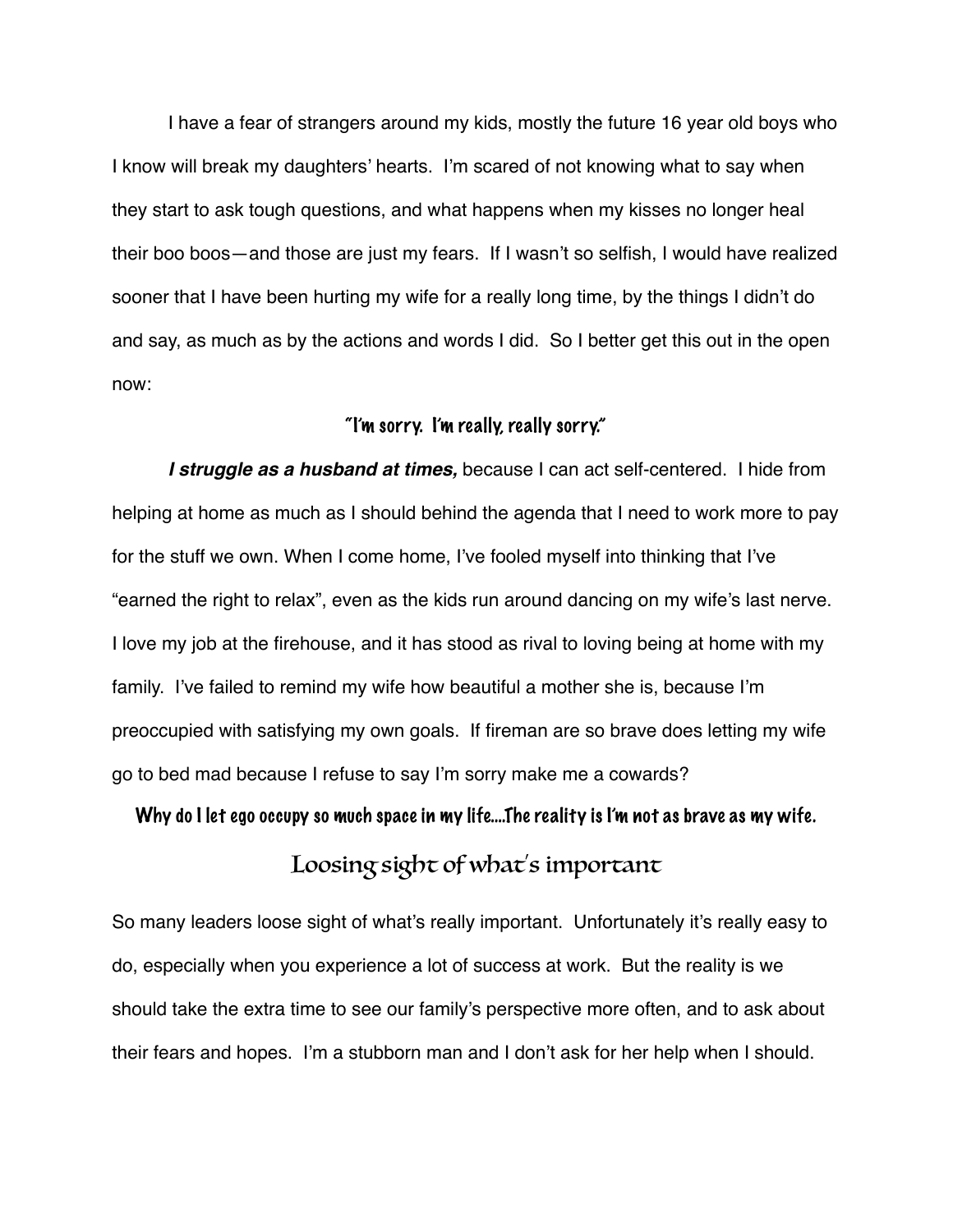I've realized that anger is a mask for people's hurt and fear. It's obvious even to my four year old that my wife and I are scared and angered for our marriage.

#### My opportunity to lead, and to have impact is with my family. My absence is felt every second I am away from them. As a result, I show up to work everyday conflicted that I am unable to fill my obligation to my real family. I am a professional fireman, and my heart is at war.

If this is hitting too close to home for you, please don't beat yourself up: struggling to balance family and work is more common than you think. But you should realize that the struggle is not just about you— it's about your significant other and children. I've admitted to my wife recently that I have anxiety some days when I'm not at work. I don't want to miss company training. I don't like missing a work day and feeling out of the loop. But the reality is the fire service never needed me anyway. It allows me to show up and feel valued for a few hours out of the workday. But, if the fire service never knew Ben Martin, fire engines would still answer the 911 calls just the same.

 I realize that as I grow in my career, and seek additional leadership responsibilities and promotion, I risk continuing to grow further away from my family. There are always "more" classes that I should take. More so, as I continue to see "bad people do bad things", and "bad things happen to good people", I compartmentalize my feelings and experiences more and more each day. As I seek additional leadership responsibilities, and engage employees at work in the name of the fire service mission, I continue to encounter resistance from people who don't care. I hear rumors about me that barely resemble the truth.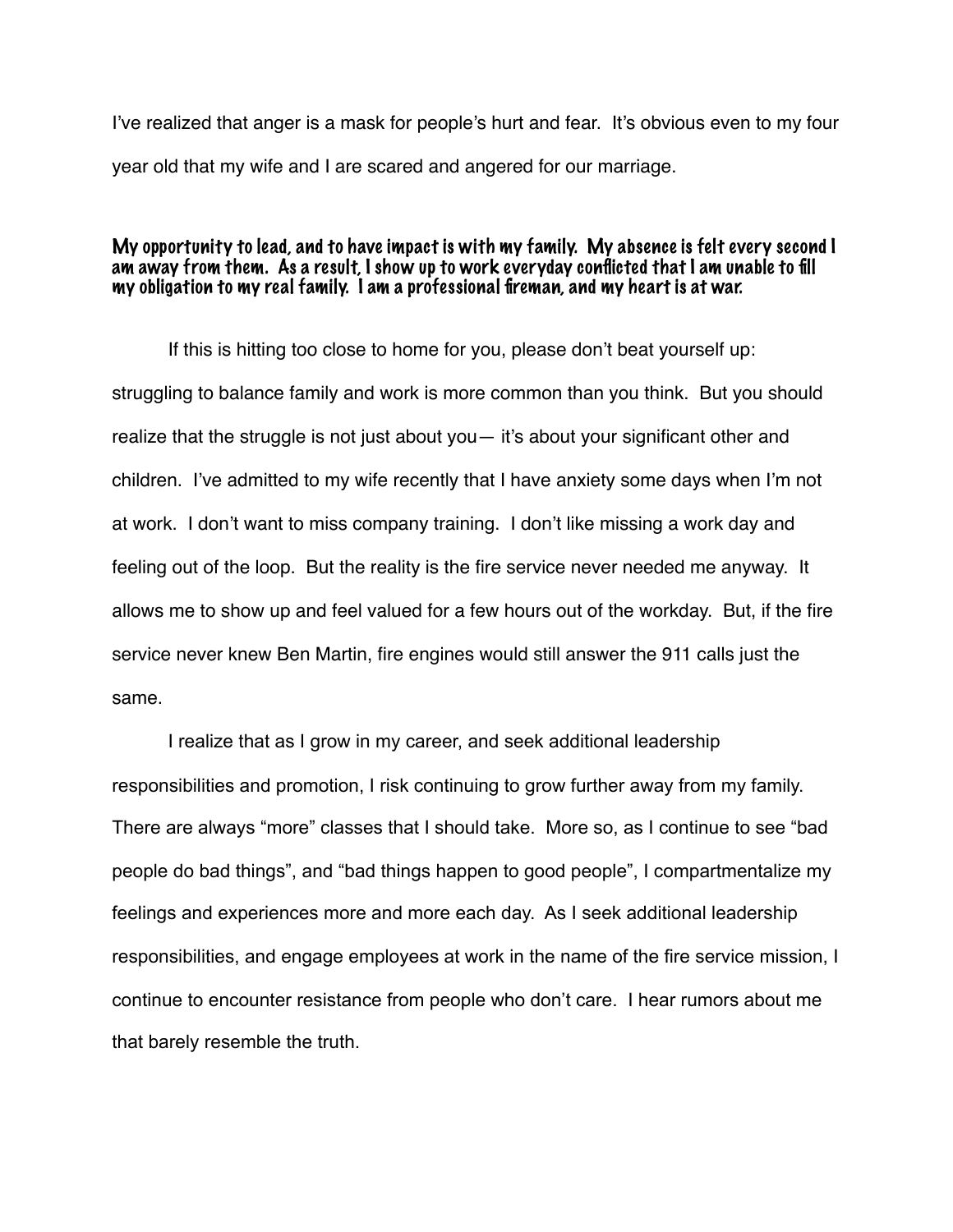The Firefighter Behavioral Health Alliance reports that already to date this year (it's only March), more than 28 firefighters and EMT's have committed suicide. Last year it was a 114, and those are only the ones that are reported.\* I don't find it coincidental, that people who give so much to their communities, are quietly hurting inside, until there is no hope left. It certainly reinforces my belief that many of us who serve in a public safety profession are also suffering from hearts at war.

## Quieting a heart at war

If you are reading this, perhaps for more than just the first time please remember that there is hope. In order for the fire service to be serious about valuing families in our culture, then a change is needed in which we no longer ignore our divorce rate hoping it doesn't take root in our own homes. I encourage you to have a conversation with your significant other that acknowledges the challenges a career in the fire service presents to your marriage. When both partners are intentional about creating a dialogue in their home that reinforces their commitment to each other incredible things begin to happen. Hearts are mended through a careful and deliberate blend of honesty,humility, underscored by faith and forgiveness—change is possible. Here are some other closing thoughts:

1. When we talk about **leaders**, we are talking about those who can **instill hope in** 

**our situations and problems**. Whether things are great at home, or on their last

leg, you always possess the ability to do just that—**make things better.** It's time to

recover our work and life balance, and put our families first.

2. This job is about helping others. Our mission is to save "them". Make sure you

understand "them" includes our families too. Too often they are the exposure on our

fireground, that simply needs a little cooling off, but too often ignites due to a

neglectful focus of the main body of fire (our careers).

3. Your children are your legacy. Make sure you do everything in your power to be the one who gets to put them to bed, and be in their lives. Remembering this may help you find humility and the words "I'm sorry", sooner than later. Don't let your spouse or yourself go to bed angry.